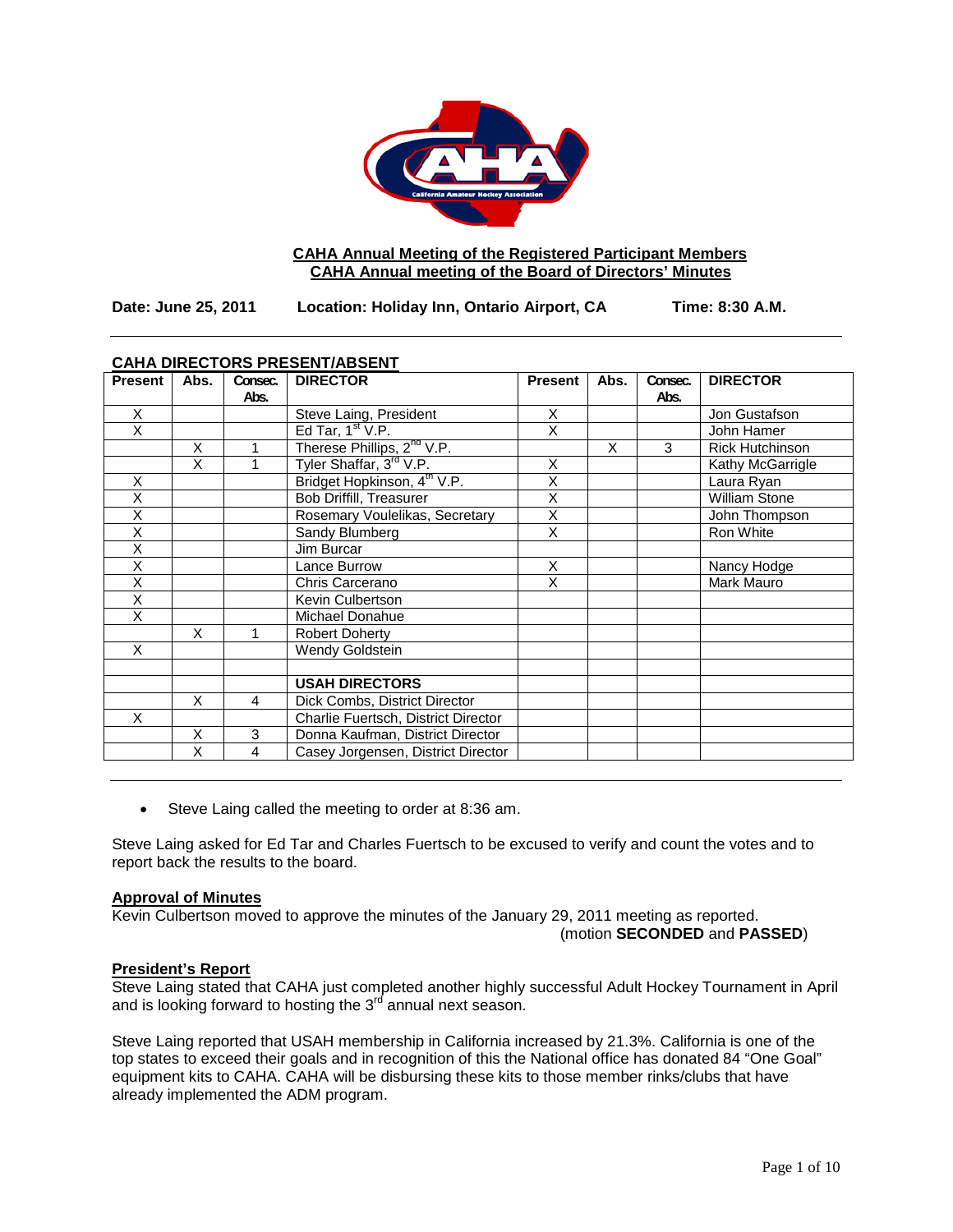# **President's Report Cont'd**

Steve stated that CAHA took some bold new steps this past year:

- concussion awareness
- coach's helmet policy c/w sanctions and fines and
- locker room policy
- new CAHA web site

This year was a playing rule change year for USA Hockey. Some of the significant rule changes that were voted in at the USAH Congress in June are:

- tag-up rule for Bantam and above divisions
- no checking at the Peewee division
- USAH opted out of the inline business effective 2012-2013

USA Hockey will be increasing its membership fees for the 2012-2013 season by \$5. This represents a \$1 increase for Youth at the state level and \$0 for the Adults at the state level. After conducting a national wide audit, USAH is recommending that board of directors carry crime insurance of \$100,000. California is not up for an audit until 2013.

Steve Laing reported that Casey Jorgensen, resigned his position as a Pacific District director and accepted the position of General counsel for USAH. Pacific Director Dick Coombs' term of office ends in 2012. Names of nominees will need to be submitted shortly.

*Kellie Hayes* has been appointed chair for the Disabled Hockey Division. In California, we have special teams formed in the Oakland, Sacramento, LA and Pasadena areas. We have sled hockey teams formed in San Diego, San Jose, Ontario, Oakland and Sacramento. Please let Steve know if you are interested in helping out. There will be a class to train the trainer for disabled hockey in Vegas in October.

This is the last year for Peewee Nationals. In 2013-2014 a "Frozen Four" Peewee Jamboree tournament will be hosted by the affiliates in the Pittsburg area.

There is a Mayo clinic web site on concussions. Modules and Information at [www.thinkfirst.ca](http://www.thinkfirst.ca/) and [www.infhslearn.com.](http://www.infhslearn.com/)

Steve reported that he attended his first Girls/Women National Meeting. October 2 is being designated as Girls' Hockey Day to raise awareness of girls' hockey. They will also have a Girls' ADM clinic with girls' coaches. The regional manager for Girls'/Youth ADM is Joe Doyle. Our local ADM contacts are: Ben Frank, James Gasseau, Kathy McGarrigle, Larry Cahn, Jim Borque and Emily Teachout.

Wendy Goldstein was forced to step down her position on the CAHA board as per USAH's conflict of interest policy and she will remain as the USAH Pacific District Associate Registrar. Wendy has agreed to remain on as the Screening Chair.

Steve Laing distributed a statistical report showing the breakdown of our membership of players (youth & girls'), Junior teams, officials, etc.

Steve Laing reported that the election results are in. The following nominees have been elected to the 2011-2012 CAHA Board of directors for a two year term: Jim Burcar, Larry Cahn, Kevin Culbertson, Mike Donahue, Bob Driffill, Jon Gustafson, Thomas Hancock, Bridget Hopkinson, Kathy McGarrigle and Ron White.

# **Financial Report**

Bob Driffill distributed the financials as of April 30, and May 31, 2011. Ron White moved to approve the April and May 2011 financials. (motion **SECONDED** and PASSED)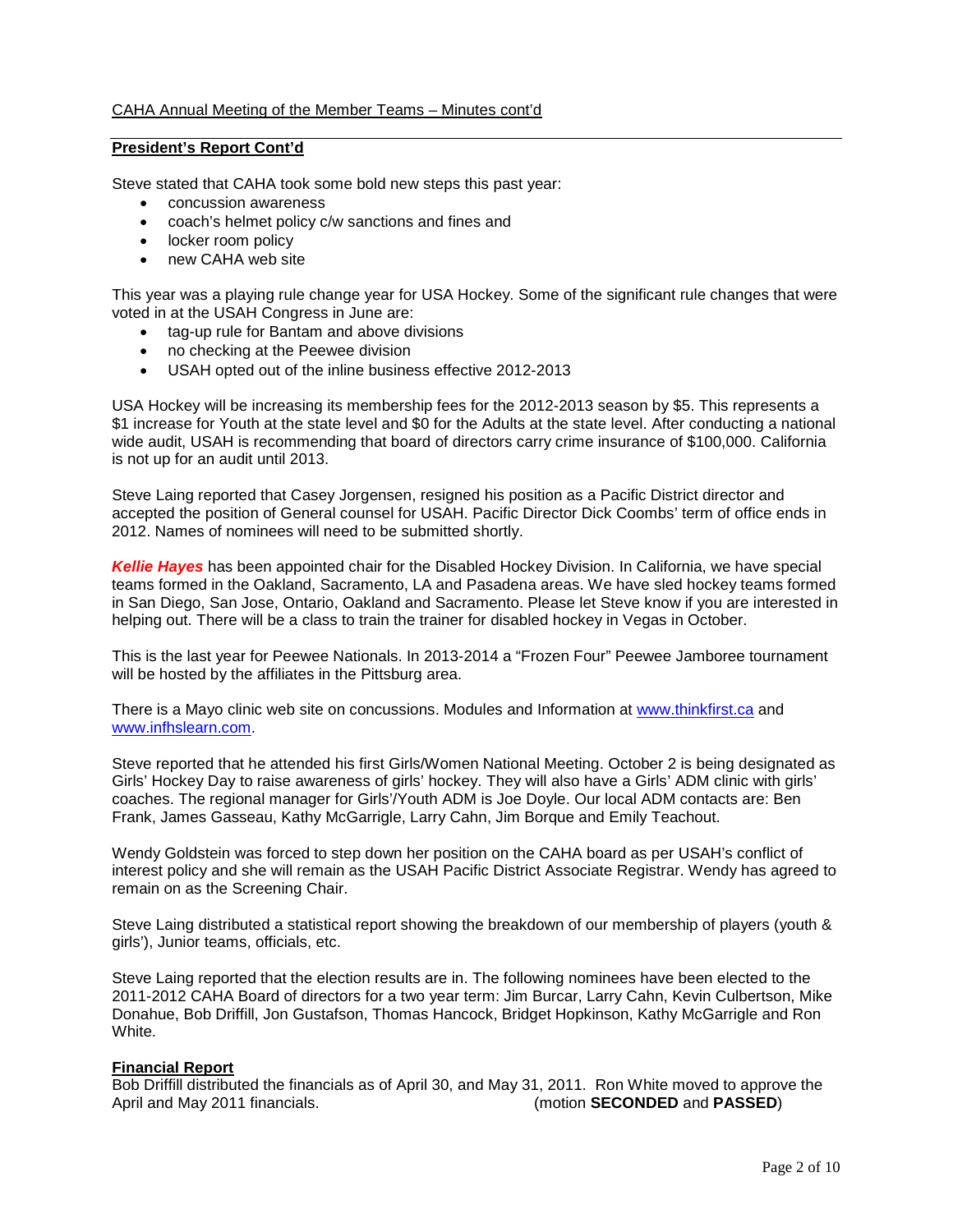# **Disputes Resolutions & Penalty Review Report**

Ed Tar informed the board that Disputes looked at a few issues this year- including suspension of a coach who was on probation; suspension of an adult player who was penalized for attempt to injure an official and suspension of the Santa Clara coaches. The Santa Clara coaches have requested an appeal to the full CAHA board and a closed door hearing is scheduled for later this afternoon.

### **CAHA Select Camp**

Ed Tar distributed a 2011 Select Camp report. He thanked Justin White who did a great job in securing a wide range of evaluators and coaches. A total of 184 players participated in the CAHA Select Camp. 86 players moved on to the District camp. At the District camp, 56 players were selected to move on to the National camp and 35 of those 56 players were from California. Ed tar stated that Lakewood does a great job in hosting the CAHA Select camp and will most probably host next season's as well.

### **Youth Council**

Therese Phillips is absent. No report at this time.

### **Adult Committee**

Tyler Shaffar is absent. No report at this time.

### **Youth Tournaments Report**

Sandy Blumberg stated that the state tournaments went well this year and thanked all who helped out. This year we had a great presence of Directors at the state playoffs.

### **Girls'/Women's Report**

Bridget Hopkinson distributed a 2010-2011 Girls'/Women season review. Bridget thanked Kathy McGarrigle and Chris Carcerano for their assistance and support in running the CAHA Select Girls' camp.

This year, Bridget and Wendy Goldstein attended the Girls' district camp as team leaders. From the District camp a total of 16 CA players were selected to advance to the National camp this year.

The Girls' District Camp was hosted by the Lady Ducks and Anaheim Ice. The Girls' San Jose Sharks won Nationals.

The San Diego heartbreakers hosted the women's C district playoffs in San Diego.

### **Director-of-Referees**

Mark Mauro distributed a Playoff Officiating report. Mark stated that his objective was to try to create an increased balanced amongst the selected officials from the three officials' organizations. Rosemary Voulelikas asked if CAHA receives reports from the three official organizations with regards to recruitment and retention of their officials as well as training and mentoring. Bob Driffill added that we should also be getting reports of officials that are advancing to the higher ranks.

#### **Financial Committee Report**

Mark Mauro informed the board that we have two CD's that will be maturing in the next 6months and 13 months. The next one matures in August. Mark stated that we should decide something in the interim or let it roll over and then decide at the September meeting.

### **Old Business**

None at this time.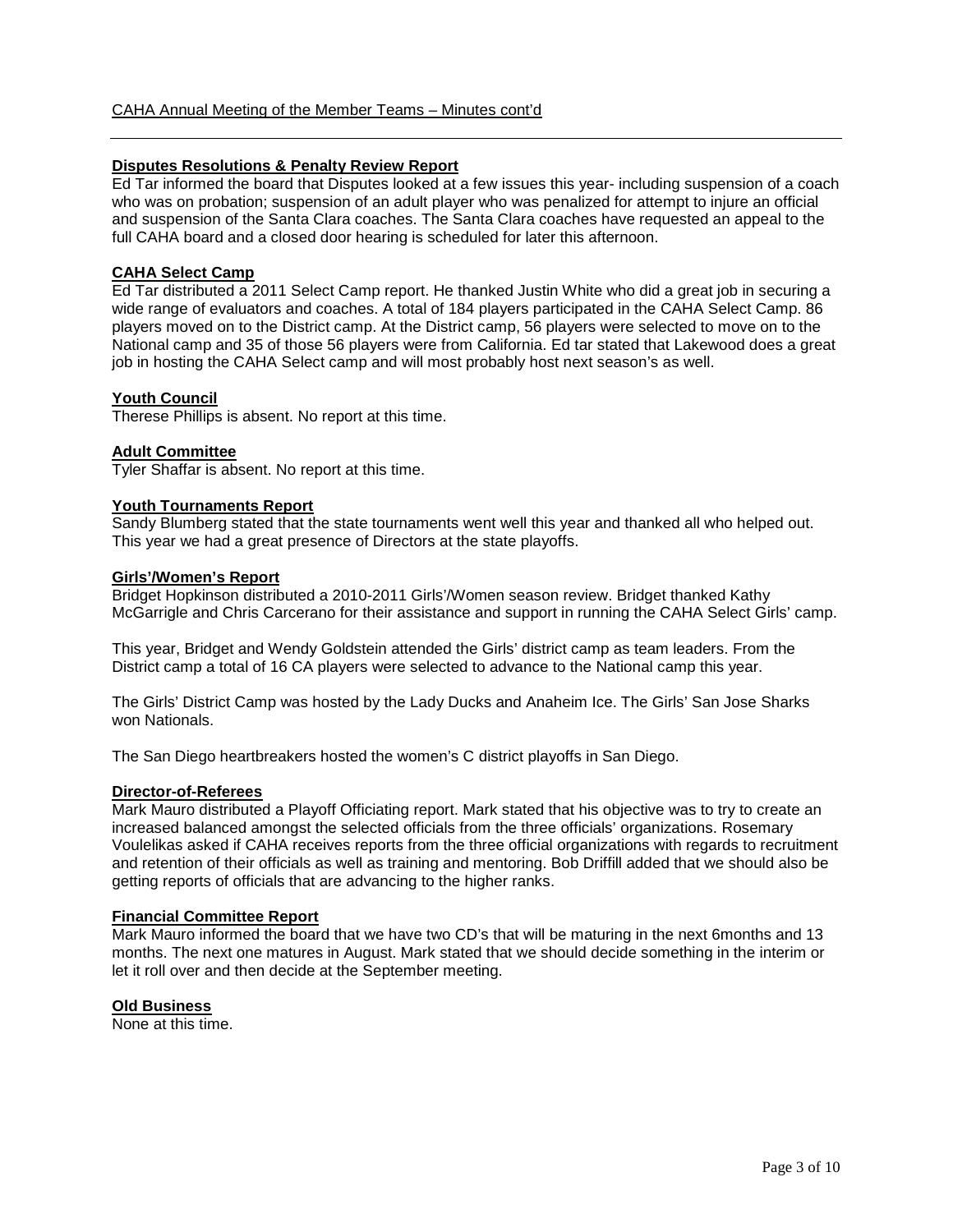# CAHA Annual Meeting of the Member Teams – Minutes cont'd

### **New Business**

Steve Laing informed the board that a notice of removal was sent to Rick Hutchinson. He has missed three-(3) consecutive meetings. Sandy Blumberg moved to remove Rick Hutchinson as a CAHA director effective immediately. (motion **SECONDED** and **PASSED**)

Kevin Culbertson moved to elect Jamie Campbell to carry out Rick Hutchinson's term as a CAHA Director ending in 2012.

Steve Laing asked for the existing board to return after the recess for the full board hearing.

Meeting recessed at 9:54 am.

Close door hearing at 11:01 am Jamie Baker and Ian Fazzi

### **CAHA Annual Meeting of the Board of Directors**

• Steve Laing reconvened the meeting at 8:36 am.

### **Election of Officers**

### **President**

Ron White nominated Steve Laing. Steve Laing elected.

### **1st VP: Dispute Resolutions & Penalty Review Chair**

Ed Tar nominated by Ron White. Ed Tar elected.

### **2nd VP: Youth Council Chair**

Laura Ryan nominated by Bridget Hopkinson. Laura Ryan elected.

### **3rd VP: Adult Committee Chair**

Tyler Shaffar nominated by Lance Burrow. Tyler Shaffar elected.

# **4th VP: Girls & Women's Committee Chair**

Bridget Hopkinson nominated by Rosemary Voulelikas. Bridget Hopkinson elected.

### **Secretary**

Rosemary Voulelikas nominated by Bridget Hopkinson. Rosemary Voulelikas elected.

### **Treasurer**

Bob Driffill nominated by Laura Ryan. Bob Driffill elected.

### **Finance Committee Report**

Mike Mauro stated that CAHA has two options with regards to the maturing CD's. The first option would be to close the account that is maturing in August and then decide in September what to do with the funds. The second option would be to do nothing and to have the CD's roll over for another 6 months, 12 months etc. The Finance Committee's recommendation is to close the maturing \$100,000 CD and make a decision in September for both CD's. The other CD matures in October. Mike Donahue moved to accept the Finance Committee's recommendation.

(motion **SECONDED** and **PASSED**)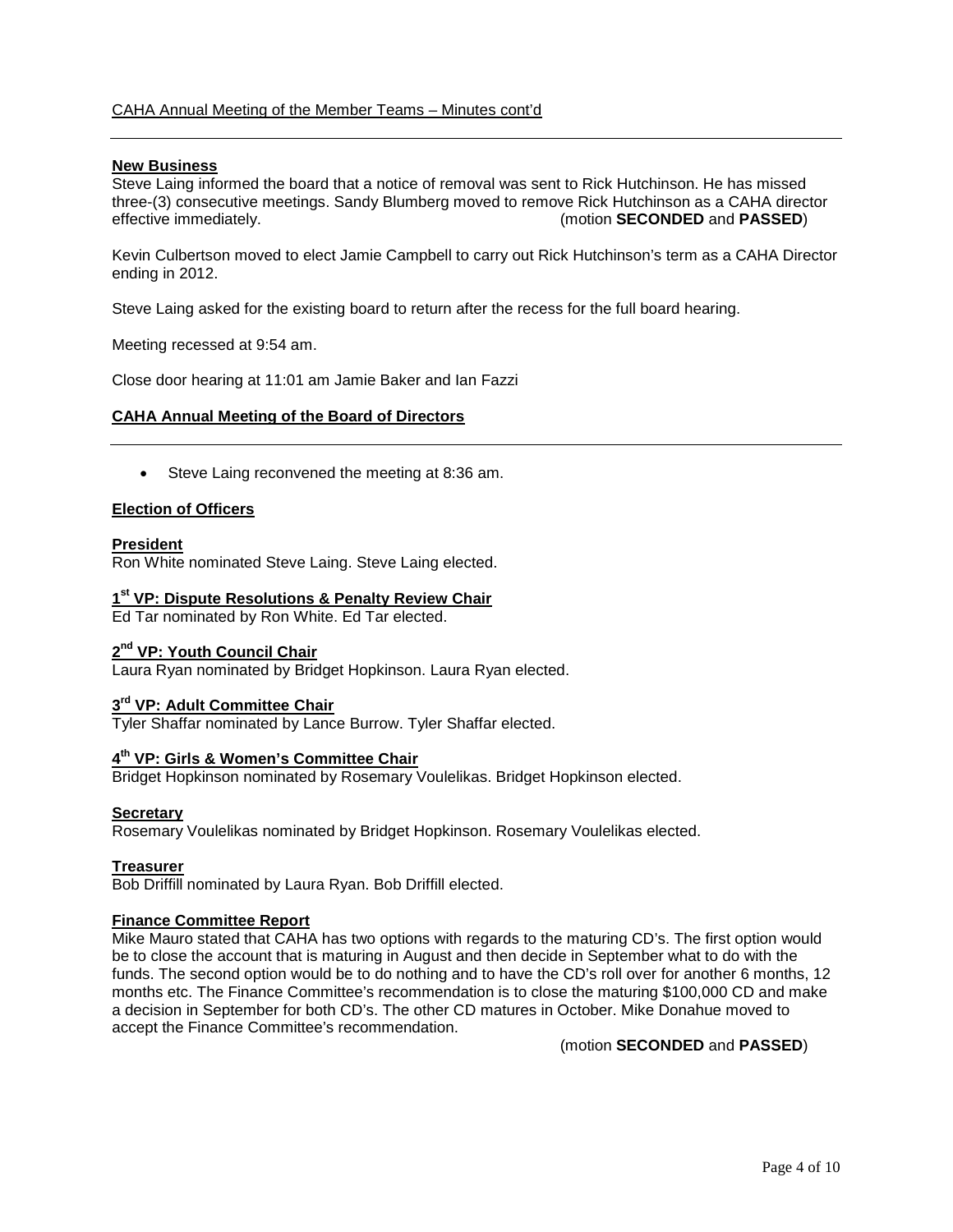### **2011–2012 Calendar**

Rosemary Voulelikas went over the dates on the CAHA calendar. The SCAHA and Norcal playoff dates as well as the CAHA playoff dates will need to be finalized as well as the Pacific District Mid-Annual meeting date. In addition, the CAHA June annual meeting will need to be finalized as well. Rosemary Voulelikas recommended that we do not have the CAHA annual meeting during the SCAHA A/B tryouts. Historically we have always had it the third weekend of June, roughly one week after the USA Hockey Annual Congress. The June annual meeting will be held on June 16.

The CAHA State Tournament dates are:

- Feb. 3-5 CAHA PW Tier I State Playoffs
- Feb. 10-12 CAHA Tier I BN/MD 16 & 18
- March 9-11 CAHA Tier II All Divisions<br>• April 13-15 CAHA A and B State Play
- CAHA A and B State Playoffs

Rosemary Voulelikas asked if Dec. 10th would be the date for NORCAL's Select Camp. John Hamer confirmed.

### **Youth Council**

Laura Ryan stated that Youth Counsel is recommending the board approves the following Tier II mandated weekend of play dates and venues:

| Tier II 18U<br>Play down | Oct. 21-23<br>Nov. 11-13<br>Jan. 13-15<br>Feb. 3-5<br>Feb. 24-26 | Riverside<br>Valencia / Ontario<br><b>Toyota Sports Center</b><br>San Jose<br>Escondido |
|--------------------------|------------------------------------------------------------------|-----------------------------------------------------------------------------------------|
|                          |                                                                  |                                                                                         |
| Tier II 16U              | Oct. 21-23<br>Nov. 11-13<br>Dec. 2-4<br>Feb. 3-5                 | Escondido<br>San Jose<br>Riverside<br>Simi Valley                                       |
| Play down                | Feb. 24-26                                                       | Escondido                                                                               |
| Tier II 14U              | Oct. 21-23<br>Nov. 11-13<br>Dec. 2-4<br>Feb. 3-5                 | Vacaville<br>Valley Ice / Lakewood<br>Valencia<br>Riverside                             |
| Play down                | Feb. 24-26                                                       | <b>Toyota Sports Center</b>                                                             |
| Tier II 12U              | Oct. 21-23<br>Nov. 11-13<br>Jan. 13-15<br>Jan. 27-29             | Valencia<br>Simi Valley<br>Oakland / KHS<br>Escondido                                   |
| Play down                | Feb. 24-26                                                       | <b>Toyota Sports Center</b>                                                             |

Bob Driffill moved to accept the Tier II CAHA Mandated Weekend dates and venues as proposed. (motion **SECONDED** and **PASSED**)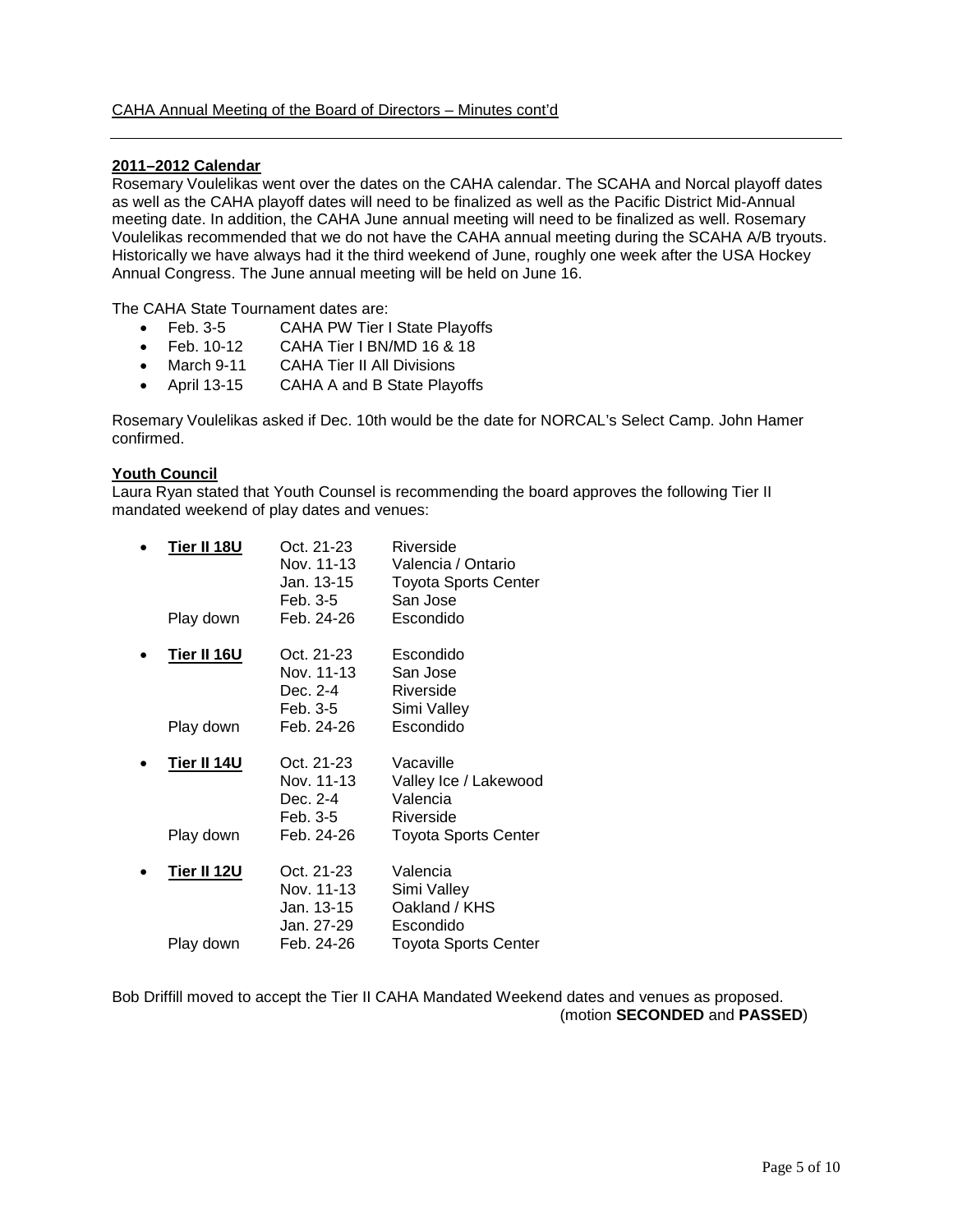# **Youth Council Rule Change Proposals Section 1.0**

**Article 1.3:** Laura Ryan informed the board that most of the rule changes are housekeeping in this section. Youth Council is recommending increasing the membership renewal fees. Lance Burrow moved to accept Youth Council's recommendation for section 1.0 changes except for Article 1.3 where the increase in membership fees to take effect in the 2012-2013 season as per the following rate: \$50 new membership, \$20 renewals, \$30 for each A/B team and \$50 for each Tier team.

(motion **SECONDED** and **PASSED**)

# **Section 2.0 & 3.0 Registration**

Laura Ryan stated that the majority of the rule changes in these sections deal with housekeeping changes. Clarification was added to include that non US Citizens must an approved written transfer form on file prior to being rostered and that players on a B1/B2 Visa are not eligible to be rostered on a youth team. Ron White moved to accept Youth Council's proposed rule changes for Section 2.0 and 3.0. (motion **SECONDED** and **PASSED**)

### **Section 4.0 Tournament Applications**

Laura Ryan stated that this section deals with applying for hosting tournaments.

**New Article 4.4**: to read as follows: "*Travel Permits are required for any team from an affiliate requiring Travel Permits, and are required for all Canadian teams. An International Competition Travel Form is required for all other foreign teams."* Kevin Culbertson moved to accept the proposed changes. (motion **SECONDED AND PASSED**)

# **Section 6.0 CAHA and USA Hockey Fee Schedule**

Laura Ryan informed the board that this section just shows the two tables with the fee structure s for this current year and next year. Bridget Hopkinson moved to accept the proposed changes as presented. (motion **SECONDED AND PASSED**)

# **Section 7.0 General Information**

**Article 7.8 (a) Score sheets:** To read as follows:

- a. All coaches on the bench *"must only sign their own name"* on the game score sheet prior to the start of the game.
- **Article 7.10 Player Up Guidelines:** To read as follows: *"No youth player may play up from a nonchecking to a checking division. In other age classifications (Mite, SQ, and BN) a player who by birth is in their 2nd year of his or her age division may play up one age classification. A statement of indemnification and release signed by the parent or guardian must be submitted to their respective league prior to being rostered."*
- **Article 7.12 (c) Minimum Rosters***:* To read as follows: *All registered Tier I and Tier II teams must have a minimum preliminary roster of fifteen skaters by Sept 15 and must also have the minimum number of 15 players at Dec 31 of each playing season*
- **Article 7.12 (d) Minimum Rosters***:* To read as follows: *Any team that loses its minimum roster Requirement (playoff eligible players) will have until December 31 to maintain their postseason eligibility.*
- **Article 7.20 Locker Room Attendants:** Youth Council proposing to add the following sanctions:
	- a. Clubs and/or coaches found in violations of this policy shall be sanctioned in the following manner:
		- (1)  $1<sup>st</sup>$  offense \$250 fine to the team and one game suspension to the head coach
		- $(2)$   $2<sup>nd</sup>$  offense \$500 to the club and two game suspension to the head coach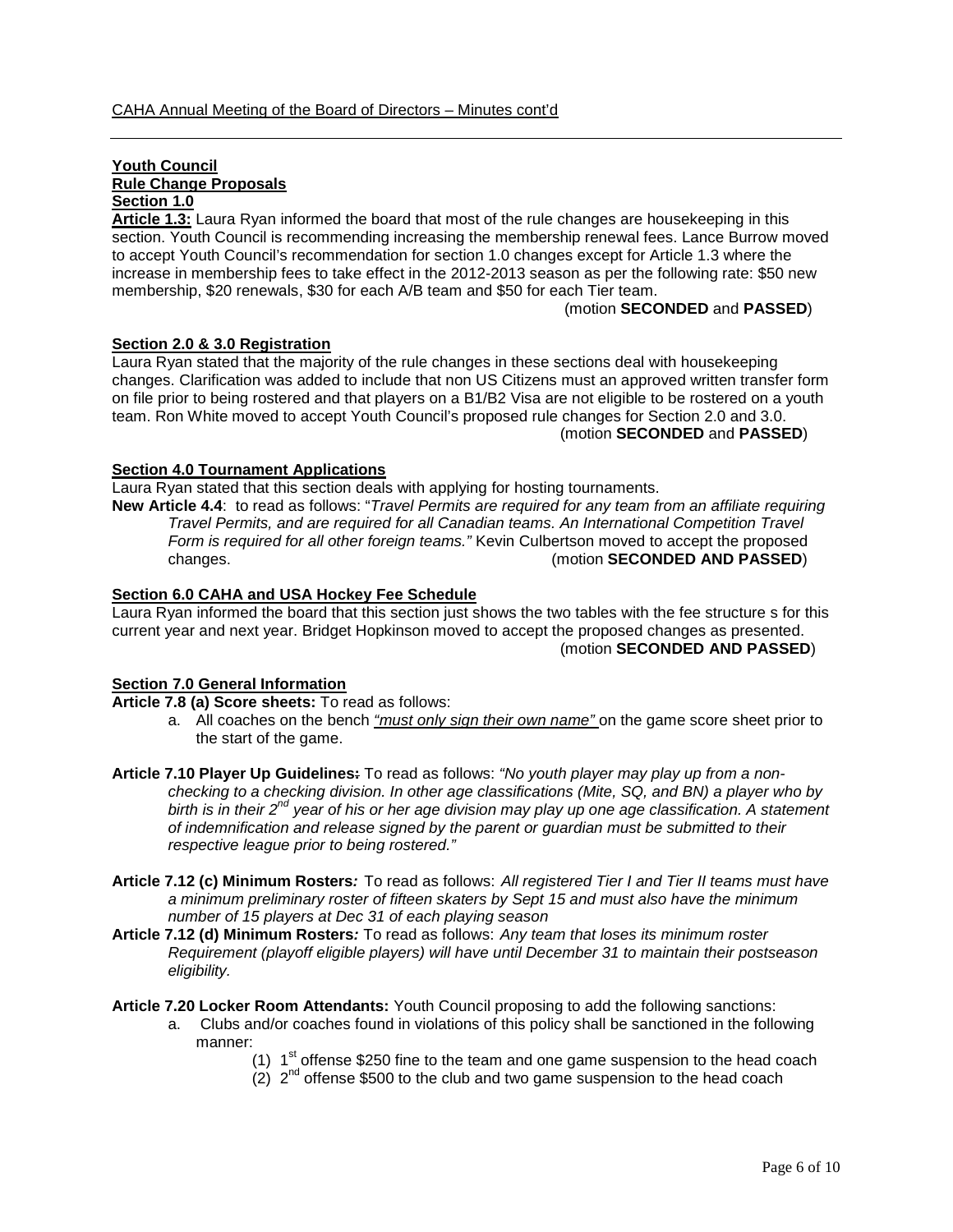### **Youth Council Report Rule Change Proposals (cont'd) Section 7.0 General Information (cont'd)**

### **Article 7.20 Locker Room Attendants (cont'd):**

- (3)  $3^{rd}$  offense the head coach and a club representative shall attend a hearing which may result in further sanctions up to and including fines, suspensions and/or post season sanctions.
- b. Teams, leagues and local hockey associations shall also comply with the USA Hockey Co-Ed locker room policy.

Kathy McGarrigle moved to accept Youth Council's proposed rule change for Article 7.10 only. (motion **SECONDED AND PASSED**)

Ron White moved to accept Youth Council's proposed rule changes for Section 7.0 and to amend Article 7.12 rule change to add item (c) only with the following amendments to item (c): To read as follows*: "If a team loses its minimum player roster of fifteen skaters after September 15, the team will not lose its eligibility for California, Pacific District and USA Hockey playoffs."*

### (motion **SECONDED AND PASSED**)

### **Section 8.0 Coaching Certification**

Laura Ryan stated that USA Hockey changed the coaching certification requirements and we are copying the USA Hockey's new requirements into the guidebook. Kevin Culbertson moved to accept the proposed changes to Section 8.0. (motion SECONDED AND PASSED)

# **Section 10.0 Tier I (AAA) Classification**

**Article 10.3 Deposits and Rosters:** Youth Council is recommending to reduce the Tier I deposits to \$1000. Sandy Blumberg moved to approve Youth Council's recommendation with the following amendment to remove the Tier I deposits completely. (motion **SECONDED AND PASSED**) remove the Tier I deposits completely.

**Article 10.5 300% Rule:** Youth Council is recommending moving the date of submitting the game schedule to the Tier I Commissioner to October  $15<sup>th</sup>$  from November  $1<sup>st</sup>$ . Kevin Culbertson is recommending that a \$500 fine be imposed for teams that do not comply with the deadline. Kathy McGarrigle moved to adopt the above rule change as amended. (motion **SECONDED AND PASSED**)

**Article 10.9 (e) Player Movement:** Youth Council proposed rule changes of the added item (e) to read as amended: *"Any player that is removed from a roster shall not be allowed to be placed back on the roster of the team more than once from which he or she was removed regardless of when the player is removed. However, prior to 12/31, Tier I players may participate on another Tier I team within the same association for a maximum of 2 games. Upon the 3rd game, the player shall be removed from their current Tier I team roster and may not return.*" Lance Burrow moved to accept the above proposed rule change as amended and presented. (motion **SECONDED AND PASSED**) (motion **SECONDED AND PASSED**)

- **New Article 10.11 Teams Folding:** To read as follows: *"In the event a team folds at any time during the season, all CAHA games played by that team will be erased from the league standings."*
- **New 10.12 Game Forfeits**: To read as follows: *"If a team forfeits any of its games, as a result of willfully failing to show up for a game, and becomes involved in any tie breaking formula to determine its eligibility to advance to the next level of play, the team forfeits all games and the games are recorded as 1-0 victories for the non-offending team."* Kathy McGarrigle moved to approve Article 10.11 and 10.12 as presented. (motion **SECONDED AND PASSED**) approve Article 10.11 and 10.12 as presented.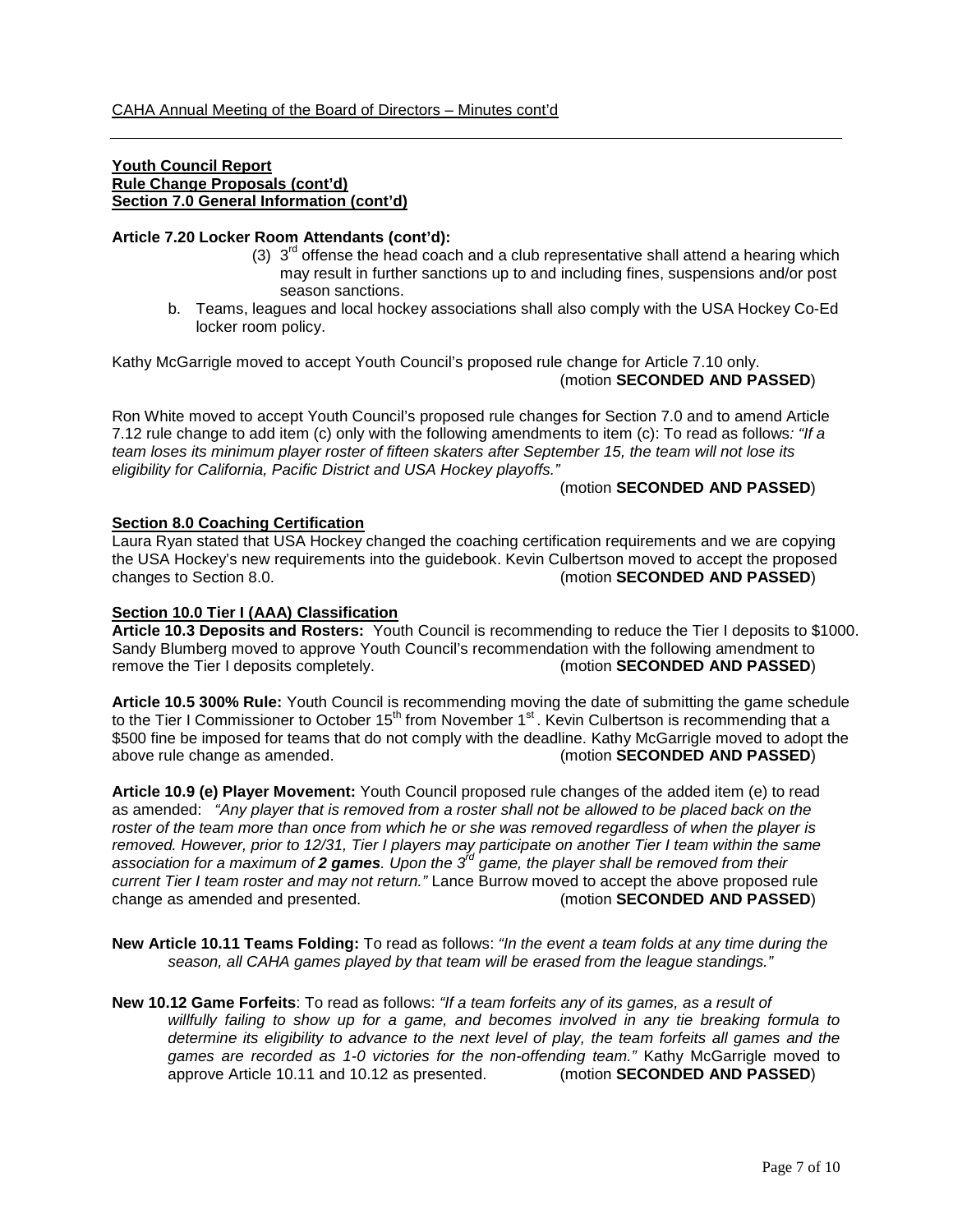# **New Section 15.0 High School**

Mike Donahue moved to adopt the new Section 15.0 as presented.

### (motion **SECONDED AND PASSED**)

Lance Burrow presented the following new rule proposal for the Tier level.

The new rule to read as follows: "*Notwithstanding the opportunity or ability to recruit players, no team, club, organization, coach or any other individual or entity may offer any player directly or indirectly any financial incentive to play for any team, club or organization. Financial incentive includes but is not limited to the following: (1) forgiveness or reduction in team/club dues not offered to every other player with the team/club; (2) payment for travel to and from games or practices, including airfare, not offered to and provided to all other team/club members; payment for parental travel and/or accommodations not offer to and provided to all other team/club members.*

*Any team, club or organization which rosters any player who is offered or who receives directly or indirectly, any financial incentive shall be subject to suspension, fine, or other discipline as determined by CAHA, and, any player who receives, directly or indirectly, any financial incentive shall be immediately cut for his or her team, and removed for his or her team roster. Every game in which a player who received directly or indirectly, any financial incentive, shall be forfeited and the team will not be allowed to participate in any post regular season play."* Lance Burrow moved to adopt the above rule as presented. Results of the vote; 6 in favor and 7 against, motion fails.

### **Youth Council Report Rule Change Proposals (cont'd)**

**Section 11.0 Tier II (AA) Classification**

- **Article 11.4 Roster:** To read as follows: *"Copies of all Tier II team rosters (including preliminary, supplemental, and final certified) must be submitted to the CAHA Tier II Commissioner as a condition for participation in state playoffs. The USA Hockey Team roster form 1-T roster must be submitted by September 15 of the current playing season."*
- **Article 11.9 CAHA Playdown Weekend:** To read as follows: *Following the last weekend, CAHA will host a playdown weekend of play in order to determine the final four teams advancing to the State Championship Tournament. All players participating in the CAHA Playdown weekend must be post season eligible and have already met their 10/20 playing rule requirement. The number of teams accepted in the playdown weekend will be as follows:……… Following the playdown weekend teams will be seeded for playoffs according to their original seeding before the playdown weekend.*

**New Articles 11.10 -11.14 CAHA Playdown:** Laura Ryan stated that the CAHA Playdown procedures we have been implementing for several years will now be included in the guidebook.

**Article 11.12 Player Movement** (to be renumbered) and item (e) added**:** To read as follows:

- d. After October 31 and until December 31 a properly released player may be moved to a Tier II roster under the following circumstances and be post season eligible for CAHA state championships:
	- 1. The player's current Tier I or Tier II team disbands;
	- 2. The player is cut from a Tier I team or "*Tier II team*";
	- 3. The player is a registered USA Hockey player currently playing at the A or B level.
- e. *"Any player that is removed from a roster shall not be allowed to be placed back on the roster of the team more than once from which he or she was removed regardless of when the player is removed. However, prior to 12/31, Tier II players may participate on another Tier I team within the same association for a maximum of 2 games. Upon the 3rd game, the player shall be removed from their current Tier II team roster and may not return."*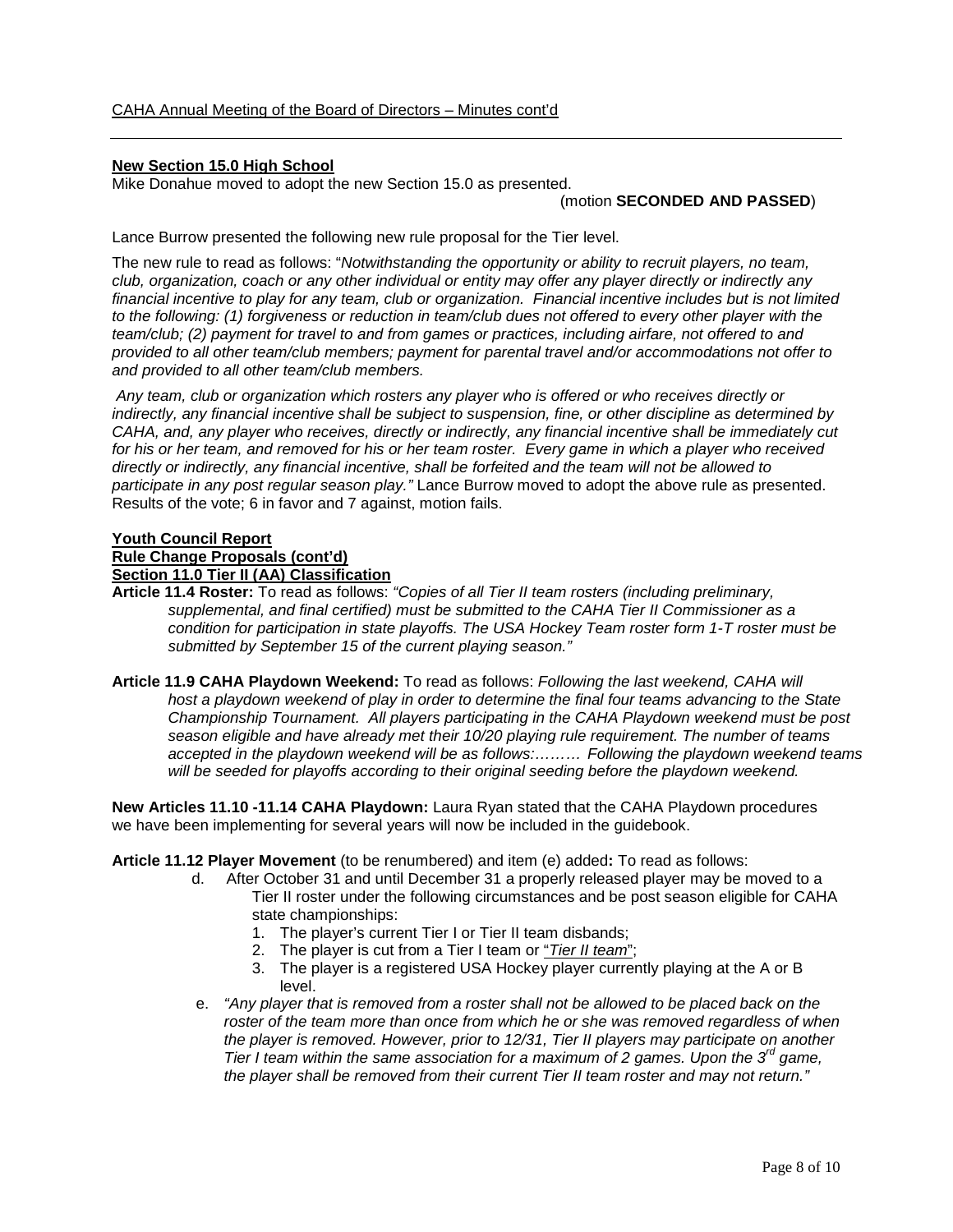# **Youth Council Report**

# **Rule Change Proposals (cont'd)**

- **Article 11.15 Post Season:** To read as follows:……. d. "*If requested by the Tier II commissioner,"* each Tier II team shall submit a record of performance ….
- **New Article 11.19 Teams Folding:** To read as follows: *"In the event a team folds at any time during the season, all CAHA games played by that team will be erased from the league standings."*
- **New Article 11.20 Game Forfeits**: To read as follows: *"If a team forfeits any of its games, as a result of willfully failing to show up for a game, and becomes involved in any tie breaking formula to determine its eligibility to advance to the next level of play, the team forfeits all games and the games are recorded as 1-0 victories for the non-offending team."*

Kevin Culbertson moved to accept the proposed rule changes in Section 11 above.

### (motion **SECONDED AND PASSED**)

### **Section 14.0 Girls' and Women's Teams**

**Article 14.3 Financial Responsibility:** To be read as follows: *"The Leagues shall supply a master list of all league players with outstanding financial obligations and/or equipment obligations to the*

*CAHA director of member services prior to May 1st .Players whose names appear on this list will not be permitted to participate with any Club until their obligations are satisfied. A player with an outstanding obligation who is permitted to tryout with any club may not hereafter play for that club during the relevant season."*

### **Section 12 Youth A and Section 13 Youth B:**

**New Article 12.5 and 13.5:** These articles to mirror the Tier I and Tier II with regards to teams folding and game forfeits. Rosemary Voulelikas moved to accept the above changes to Section 12 and Section 13. (motion **SECONDED AND PASSED**)

**Article 14.4 Team Contacts**: To be read as follows: By "*September 1"* of each season……

- **New Article 14.13.1***:* To read as follows: *"Any Girls Teams holding Tier I tryouts that subsequently drops to Tier II prior To the October 1 declaration and/or teams dropping by the October 15 deadline must send written notification to all players' families and copy the Girls/Women's Chair of their following options:*
	- *a. All players becomes free agents and are eligible to sign with any Member Associations team and are released from all financial obligation*
	- *b. All players can remain with the original Member Association and resign on dropped team.*
	- *c. All players remaining with the Member Association must submit a new Letters of Intent and/or financial agreements in order to play on the dropped team.*

*Any Member Association that does not comply with this policy may result in the disqualification of the team from post season participation.*

Bridget Hopkinson stated that the balance of the rule changes are housekeeping changes.

### **Breaks in Norcal & SCAHA 2010-2011 Schedules for Girls' Tournament Weekends:**

a. Dates and venues to be updated

Kevin Culbertson moved to approve Section 14.0 as presented by Bridget Hopkinson, Girls'/Women's Chair. (motion **SECONDED** and **PASSED**)